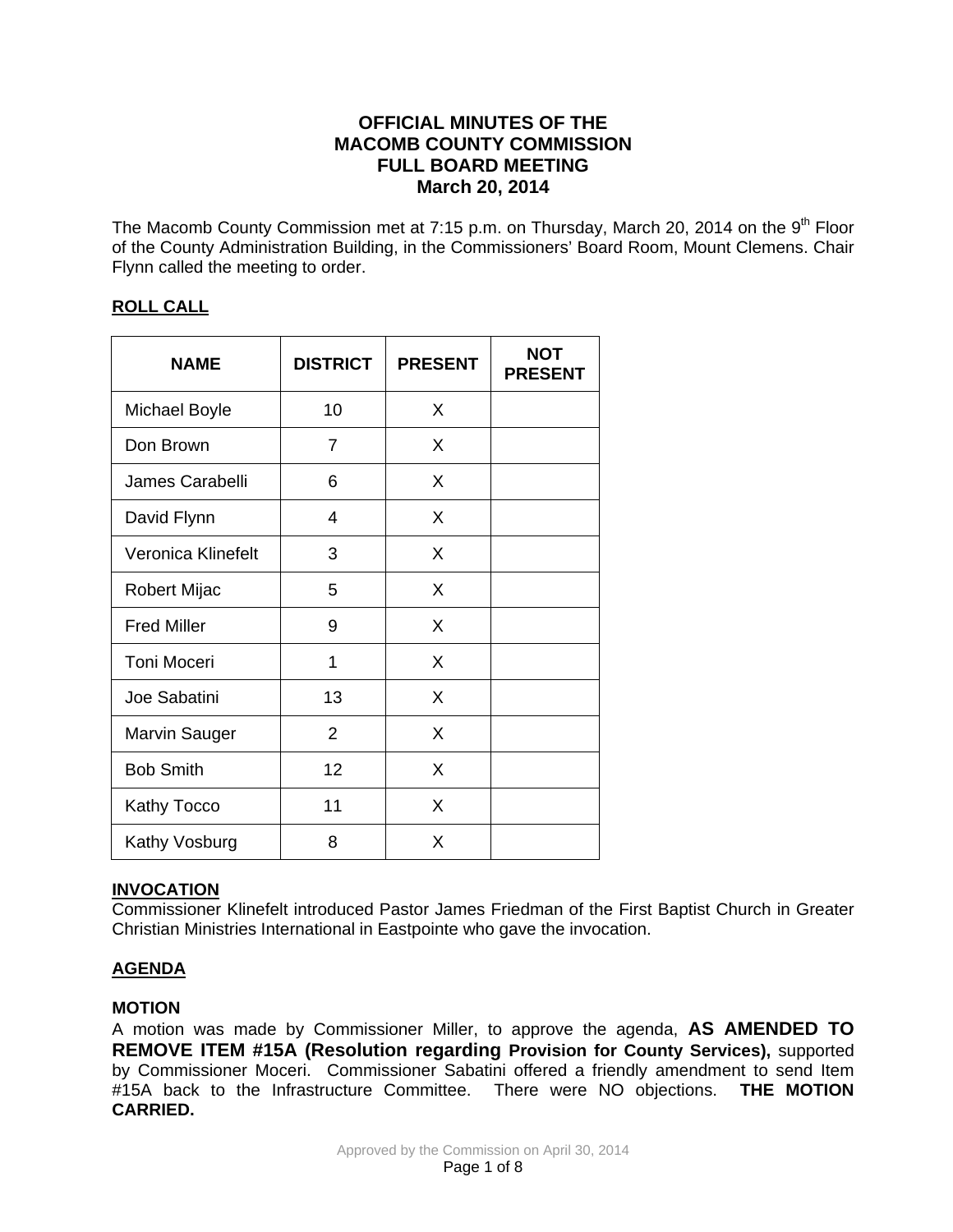## **MINUTES**

#### **MOTION**

A motion was made by Commissioner Carabelli, to approve the minutes dated February 27, 2014 (FB), supported by Commissioner Smith. **THE MOTION CARRIED**.

## **PUBLIC PARTICIPATION**

Megan Owens, Executive Director of Transportation Riders United, 1710 East Elza, Hazel Park Liz Sierawski, 40426 William Drive, Sterling Heights

## **PRESENTATION OF PROCLAMATION TO MARY SOLOMON**

Commissioner Flynn presented proclamation to Mary Solomon, MCCSA.

## **PRESENTATION OF TRIBUTES TO PUBLIC SERVICE CHAPLAINS**

Commissioner Klinefelt presented tributes.

## **CORRESPONDENCE FROM THE EXECUTIVE**

None

## **APPOINTMENTS**

### **Board Chair Appointment with BOC concur:**

#### **a) BUILDING AUTHORITY**

7 vacancies; 2 year terms beginning upon appointment to 12/31/15

#### **MOTION**

**R14-033** A motion was made by Commissioner Carabelli, to approve the appointments and reappointments from the revised memo in their entirety, to the Building Authority for two-year terms beginning upon appointment to December 31, 2015, supported by Commissioner Vosburg.

#### **THE MOTION CARRIED.**

**Michael Conflitti and Derek Wilczynski were appointed; Richard Ives, Robert Soulliere, Vincent Viviano and Ted Wahby were reappointed to the Building Authority.** 

**Board Appointment:** 

#### **b) COBO CITIZENS ADVISORY COUNCIL**

1 vacancy; 4 year term beginning 04/01/14 to 03/31/18; 2 applications attached

### **MOTION**

**R14-034** A motion was made by Commissioner Miller, to approve the appointment of Paul McAdams to the Cobo Citizens Advisory Council for a four-year term beginning April 1, 2014 to March 31, 2018, supported by Commissioner Moceri.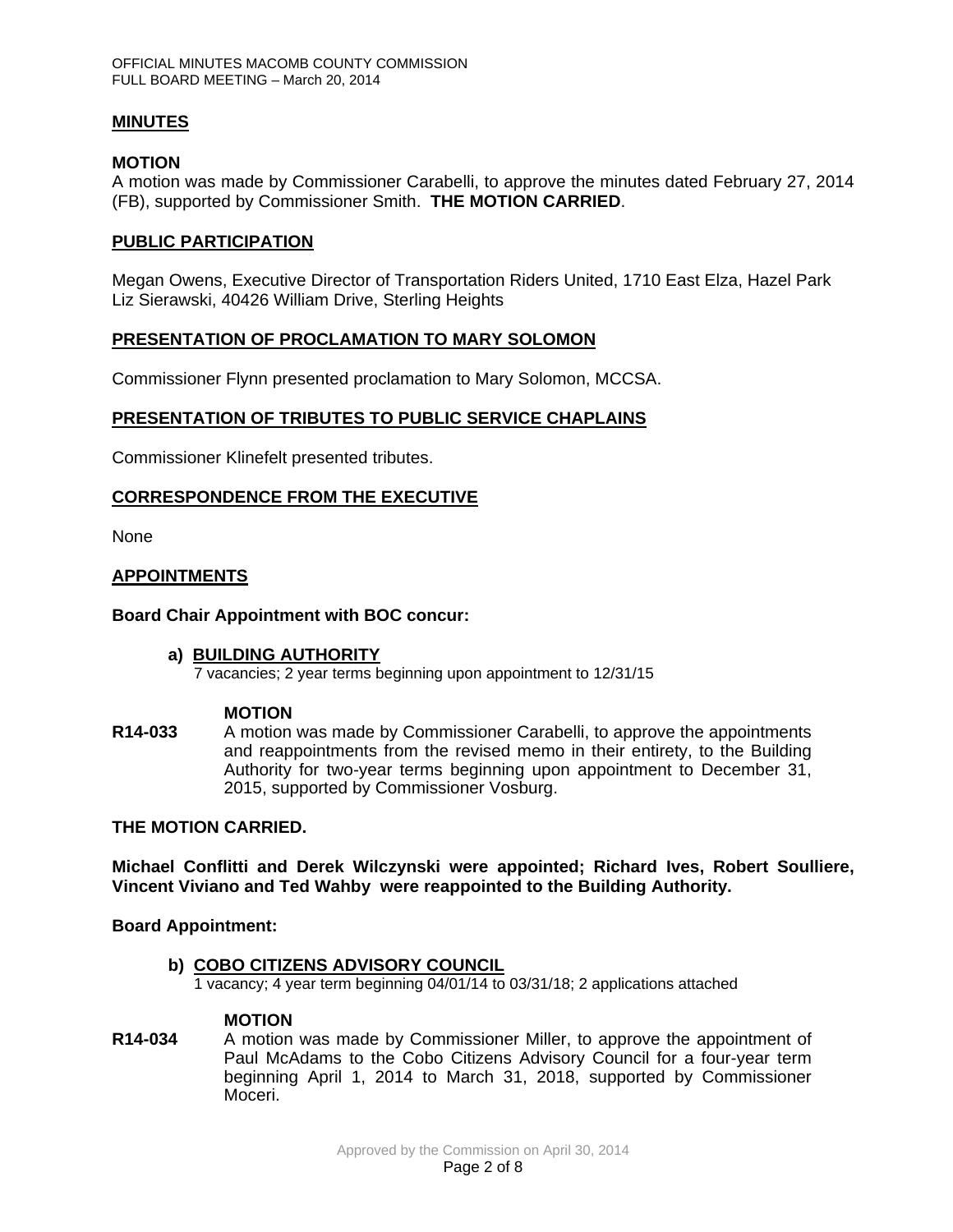A roll call vote was taken: There were 0 votes for Frank Benson. There were 13 votes for Paul McAdams.

## **THE MOTION CARRIED.**

## **Paul McAdams was appointed to the Cobo Citizens Advisory Council.**

#### **Board Appointment:**

#### **c) COMMUNITY MENTAL HEALTH BOARD**

4 vacancies; 3 year terms beginning 04/01/14 03/31/17; 6 applications attached.

#### **MOTION**

**R14-035** A motion was made by Commissioner Smith, to approve the appointment of Elisabeth Sierawski to the Community Mental Health Board and the reappointments of Nick Ciaramitaro, Kathy Vosburg and Janice A.B. Wilson to four-year terms beginning April 1, 2014 to March 31, 2017, supported by Commissioner Sauger.

A roll call vote was taken:

Voting for Ciaramitaro was: Moceri, Klinefelt, Flynn, Mijac, Carabelli, Vosburg, Miller, Boyle, Tocco, Smith and Sabatini. There were 11 votes.

Voting for Daner was: Moceri, Sauger, Klinefelt, Brown, Vosburg, Miller, Tocco and Sabatini. There were 8 votes. Voting for Horan was: Carabelli. There was 1 vote.

Voting for Sierawski was: Moceri, Sauger, Flynn, Mijac, Carabelli, Brown, Boyle, Smith and Sabatini. There were 9 votes.

Voting for Vosburg was: Sauger, Klinefelt, Flynn, Mijac, Carabelli, Brown, Vosburg, Boyle, Tocco, Smith and Sabatini. There were 11 votes.

Voting for Wilson was: Moceri, Sauger, Klinefelt, Flynn, Mijac, Vosburg, Miller, Boyle, Tocco and Smith. There were 10 votes.

#### **THE MOTION CARRIED**

**Elisabeth Sierawski was appointed to the Community Mental Health Board and Nick Ciaramitaro, Kathy Vosburg and Janice A.B. Wilson were reappointed to the Community Mental Health Board.** 

#### **PRESENTATION ON SMART / JOHN HERTEL**

John Hertel gave his presentation on SMART.

#### **FINANCE COMMITTEE MEETING – March 19, 2014**

The reading of the recommendations from the Finance Committee was waived and a motion was made by Chair Miller, supported by Vice-Chair Moceri, to adopt the committee recommendations.

**R14-036** Approve the increase in the County Clerk's annual budget by \$73,934 to fund the addition of a Senior Secretary to the Clerk/Register of Deeds staff; this amount is 10121501 Salaries and Wages - \$41,261 and 10121501 Fringes and Benefits - \$32,673 and will be funded from the 2014 General Fund balance and continue as an annual budgeted expense thereafter; further, this budget action addresses budgetary issues only. It does not constitute the Commission's approval of any County contract. If a contract requires Commission approval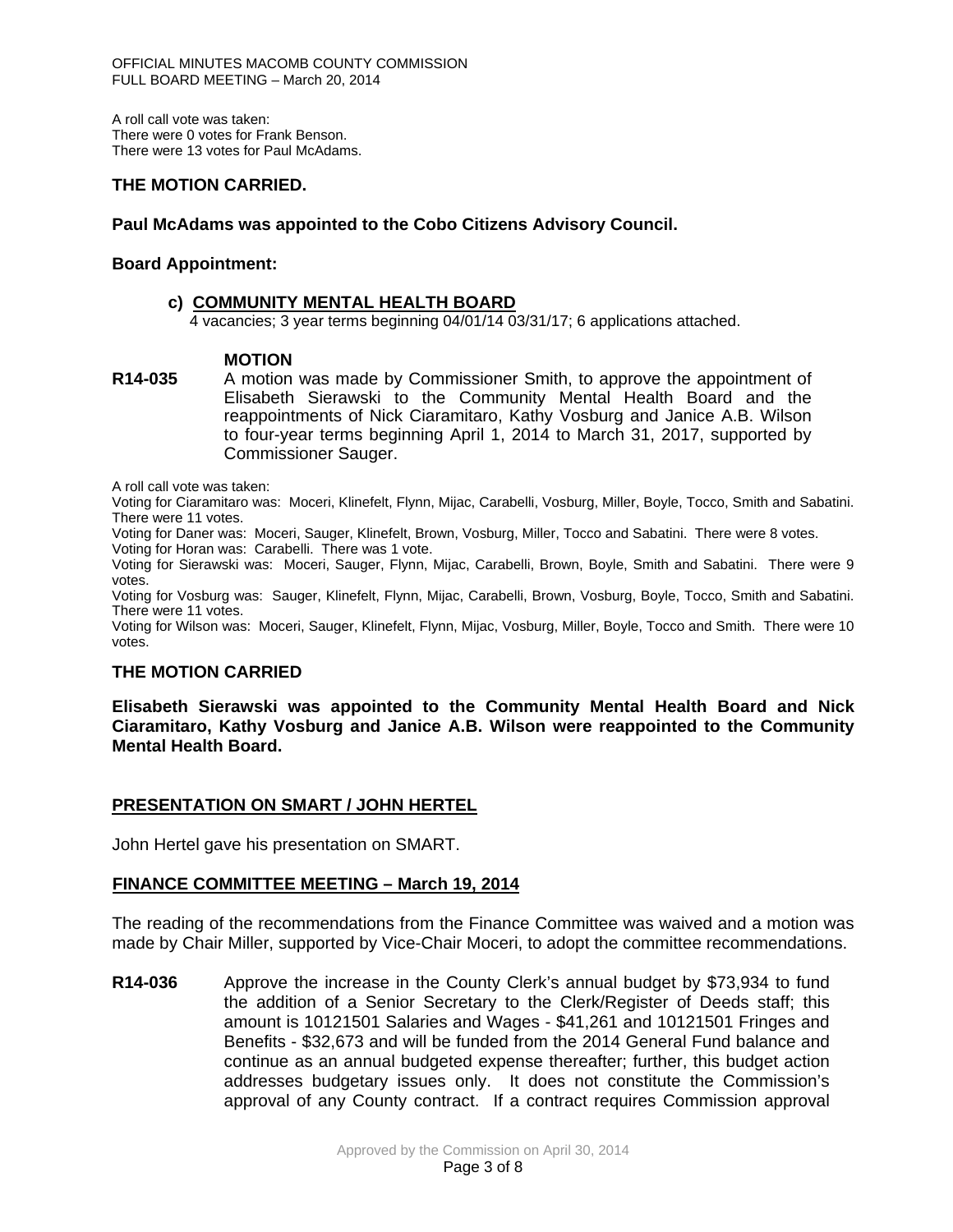under the County's Contracting Policy or the County's Procurement Ordinance, such approval must be sought separately; further, a copy of this Board of Commissioners' action is directed to be delivered forthwith to the Office of the County Executive. (Record NO vote for Brown, Carabelli and Sabatini)

- **R14-037** Concur with the Sheriff's request to amend the Sheriff's 2014 fiscal year grant budget in the amount of \$224,980 for the Strategic Traffic Enforcement Program; further, this budget action addresses budgetary issues only. It does not constitute the Commission's approval of any County contract. If a contract requires Commission approval under the County's Contracting Policy or the County's Procurement Ordinance, such approval must be sought separately; further, a copy of this Board of Commissioners' action is directed to be delivered forthwith to the Office of the County Executive.
- **R14-038** Approve the FY 2014 budget amendment request from Emergency Management & Communications resulting in a net increase of \$4,916,849 in Fund 350; further, this budget action addresses budgetary issues only. It does not constitute the Commission's approval of any County contract. If a contract requires Commission approval under the County's Contracting Policy or the County's Procurement Ordinance, such approval must be sought separately; further, a copy of this Board of Commissioners' action is directed to be delivered forthwith to the Office of the County Executive.
- **R14-039** Approve the Competitive Grant Assistance Program (CGAP) Fire Interlocal Agreement with the townships of Clinton and Harrison and the cities of Mt. Clemens and Sterling Heights, which includes a \$15,000 match amount from the County for a fire department consolidation feasibility study; further, a copy of this Board of Commissioners' action is directed to be delivered forthwith to the Office of the County Executive.
- **R14-040** Approve the FY 2013 Homeland Security Grant Program (HSGP) Interlocal Funding Agreement template with the City of Detroit, Monroe County, Oakland County, St. Clair County, Washtenaw County and Wayne County; further, a copy of this Board of Commissioners' action is directed to be delivered forthwith to the Office of the County Executive.
- **R14-041** Approve the 2014 budget amendment request from Planning & Economic Development resulting in a net increase of \$25,000 under Planning Grants – Fund 361; further, this budget action addresses budgetary issues only. It does not constitute the Commission's approval of any County contract. If a contract requires Commission approval under the County's Contracting Policy or the County's Procurement Ordinance, such approval must be sought separately; further, a copy of this Board of Commissioners' action is directed to be delivered forthwith to the Office of the County Executive.
- **R14-042** Approve the 2014 budget amendment request from Planning & Economic Development resulting in a net increase of \$140,000 under Planning Grants – Fund 361; further, this budget action addresses budgetary issues only. It does not constitute the Commission's approval of any County contract. If a contract requires Commission approval under the County's Contracting Policy or the County's Procurement Ordinance, such approval must be sought separately;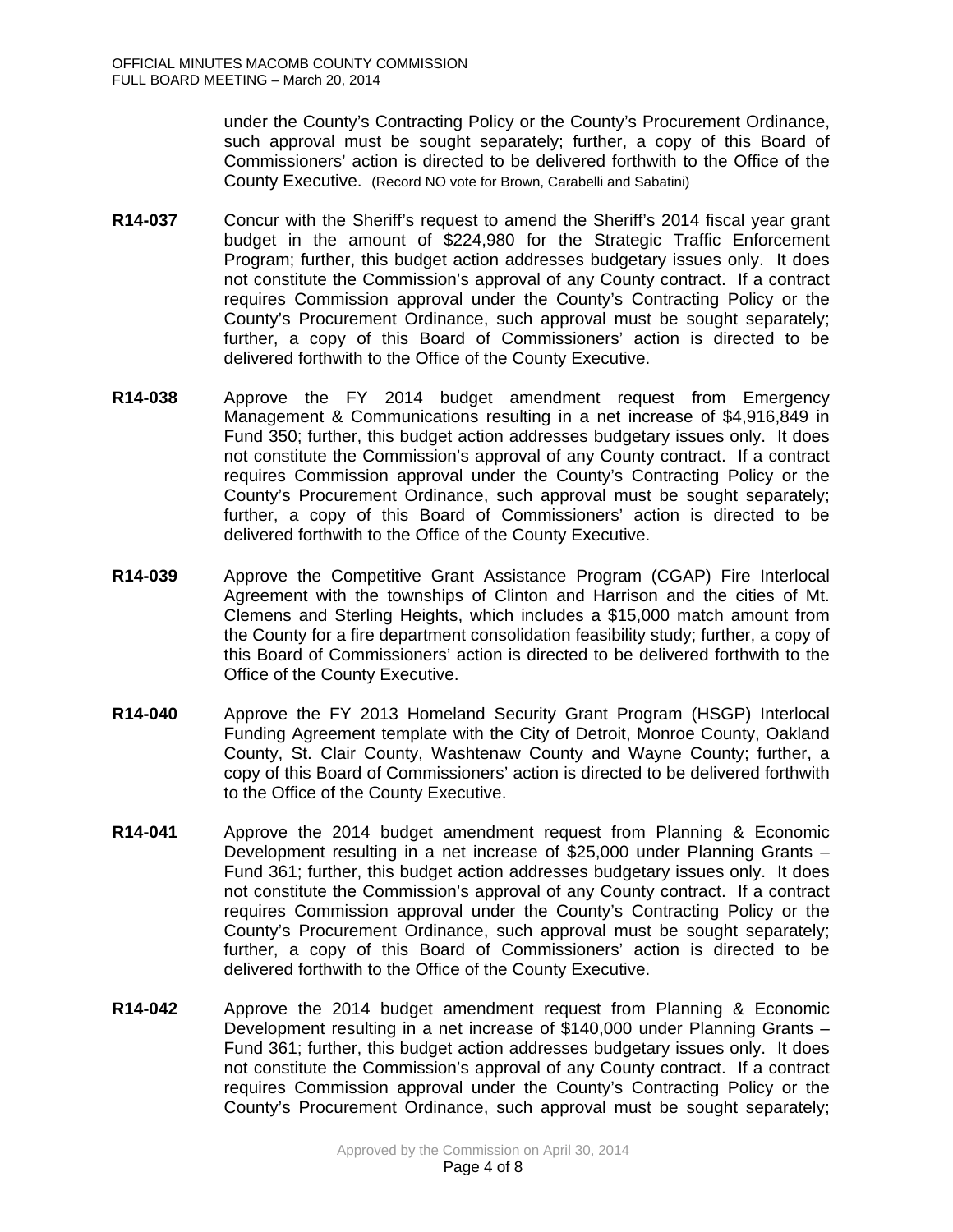.

further, a copy of this Board of Commissioners' action is directed to be delivered forthwith to the Office of the County Executive.

- **R14-043** Approve the 2014 budget amendment request from Planning & Economic Development resulting in a net increase of \$1,000,000 under Planning Grants – Fund 361; further, this budget action addresses budgetary issues only. It does not constitute the Commission's approval of any County contract. If a contract requires Commission approval under the County's Contracting Policy or the County's Procurement Ordinance, such approval must be sought separately; further, a copy of this Board of Commissioners' action is directed to be delivered forthwith to the Office of the County Executive.
- **R14-044** Deny a budget amendment in the amount of \$17,200 for an increase in the appropriation to Macomb Literacy Partners in the General Fund through an increase in the use of fund balance; further, this budget action addresses budgetary issues only. It does not constitute the Commission's approval of any County contract. If a contract requires Commission approval under the County's Contracting Policy or the County's Procurement Ordinance, such approval must be sought separately; further, a copy of this Board of Commissioners' action is directed to be delivered forthwith to the Office of the County Executive. (Record NO votes for Flynn and Miller)
- **R14-045** Reject the contract with Macomb Literacy Partners through 2016 in the amount of \$50,000 annually; further, a copy of this Board of Commissioners' action is directed to be delivered forthwith to the Office of the County Executive. (Record NO vote for Flynn)
- **R14-046** Approve the Macomb County Health Department (MCHD) Medical Reserve Corps (MRC) new 2014 Challenge Award from the National Association of County and City Health Officials (NACCHO) for \$20,000; this award will be used to create the Youth Emergency Preparedness Outreach Initiative in Macomb County. Through partnership with Macomb County schools and Health Occupation Students of America (HOSA), MCHD will present public health emergency preparedness education and training to fifth grade students to increase preparedness of students and families and increase overall community resiliency in Macomb County; further, a copy of this Board of Commissioners' action is directed to be delivered forthwith to the Office of the County Executive.
- **R14-047** Approve an increase in revenues and expenses in the FY 2013/14 Health Grants Fund through acceptance of new funding in the amount of \$5,000 from the Michigan Department of Community Health for the Detroit Metro Spice Learning Collaborative; further, this budget action addresses budgetary issues only. It does not constitute the Commission's approval of any County contract. If a contract requires Commission approval under the County's Contracting Policy or the County's Procurement Ordinance, such approval must be sought separately; further, a copy of this Board of Commissioners' action is directed to be delivered forthwith to the Office of the County Executive.
- **R14-048** Approve an increase in revenues and expenses in the Health Grant Calendar Year Fund through acceptance of new funding in the amount of \$2,000 from the Michigan Oral Health Coalition for supporting an Oral Health Coalition in Macomb County; further, this budget action addresses budgetary issues only. It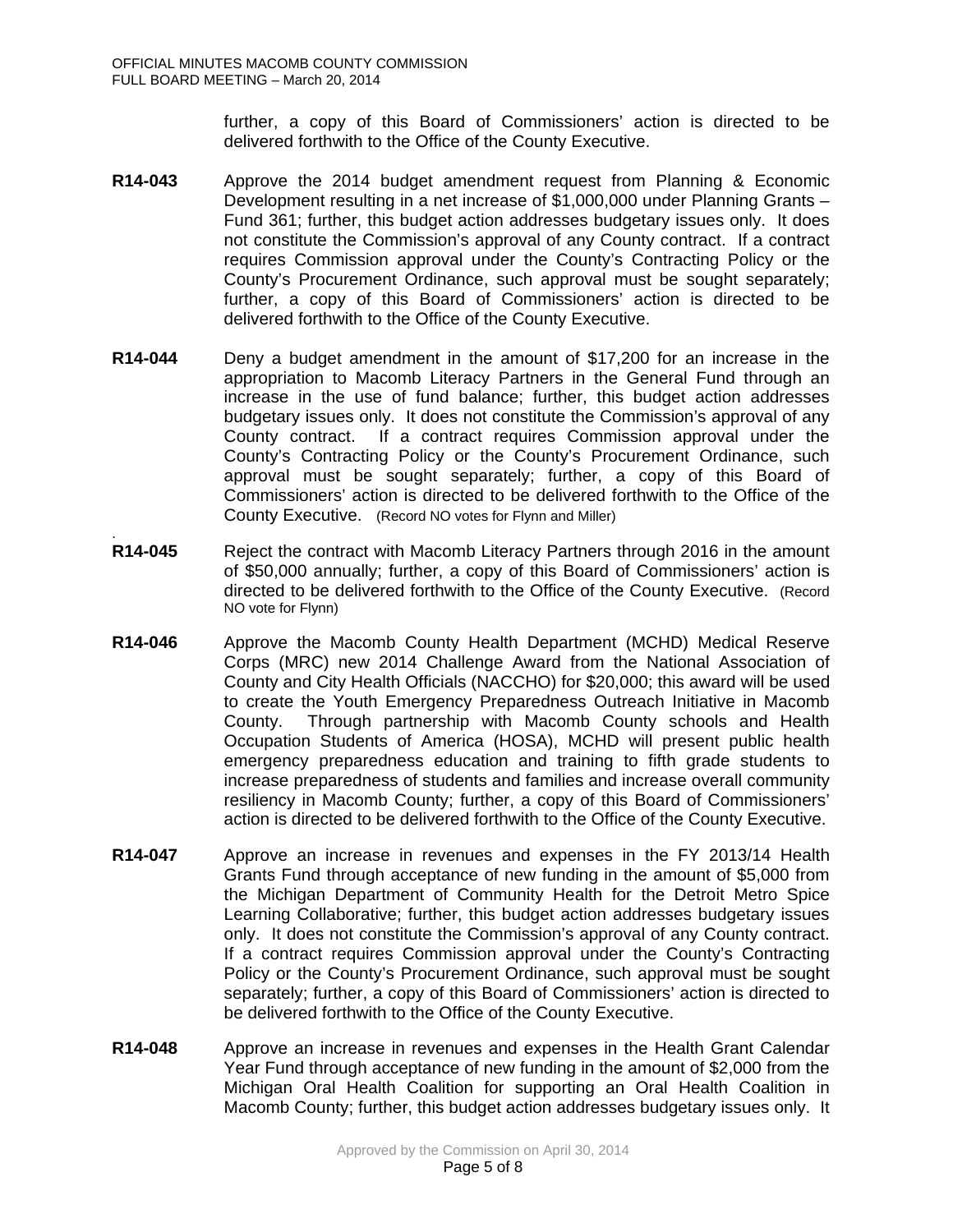does not constitute the Commission's approval of any County contract. If a contract requires Commission approval under the County's Contracting Policy or the County's Procurement Ordinance, such approval must be sought separately; further, a copy of this Board of Commissioners' action is directed to be delivered forthwith to the Office of the County Executive.

- **R14-049** Approve the contract between the Macomb County Department of Roads and A+ Tree Service for county-wide tree and stump removal services for 2014; further, a copy of this Board of Commissioners' action is directed to be delivered forthwith to the Office of the County Executive.
- **R14-050** Approve the contract between the Macomb County Department of Roads and Michigan Department of Transportation for the paving of Mound Road from 28 Mile to 29 Mile Road; further, a copy of this Board of Commissioners' action is directed to be delivered forthwith to the Office of the County Executive.
- **R14-051** Approve the contract between the Macomb County Department of Roads and Michigan Department of Transportation for the widening of Van Dyke from 25 Mile to 26 Mile Road; further, a copy of this Board of Commissioners' action is directed to be delivered forthwith to the Office of the County Executive.
- **R14-052** Concur in the appointment of McConaghy and Nyovich, P.C., to represent the County of Macomb in the litigation entitled Wise v the County of Macomb (U.S. District Court Case #4:13-cv-15166); further, a copy of this Board of Commissioners' action is directed to be delivered forthwith to the Office of the County Executive.

## **THE MOTION CARRIED.**

## **BOARD CHAIR REPORT**

Chair Flynn gave his report.

#### **MOTION**

**R14-053** A motion was made by Commissioner Miller, to receive and file the Board Chair report, supported by Commissioner Sauger. **THE MOTION CARRIED.**

## **PROCLAMATIONS**

#### **MOTION**

A motion was made by Commissioner Carabelli, to adopt the following Proclamations in their entirety, supported by Commissioner Miller. **THE MOTION CARRIED.**

- R14-054 Recognizing E.C. Weber Fraser Public Library 50<sup>th</sup> Anniversary (offered by Tocco; include Miller; recommended by Government Operations Committee on 03-10-14)
- **R14-055** Recognizing March for Meals, a National Annual Celebration of Meals on Wheels Programs (offered by Moceri; recommended by Health & Human Services Committee)
- **R14-056** Commending Ida Brueggeman 100<sup>th</sup> Birthday (offered by Sauger; recommended by Finance Committee on 03-19-14)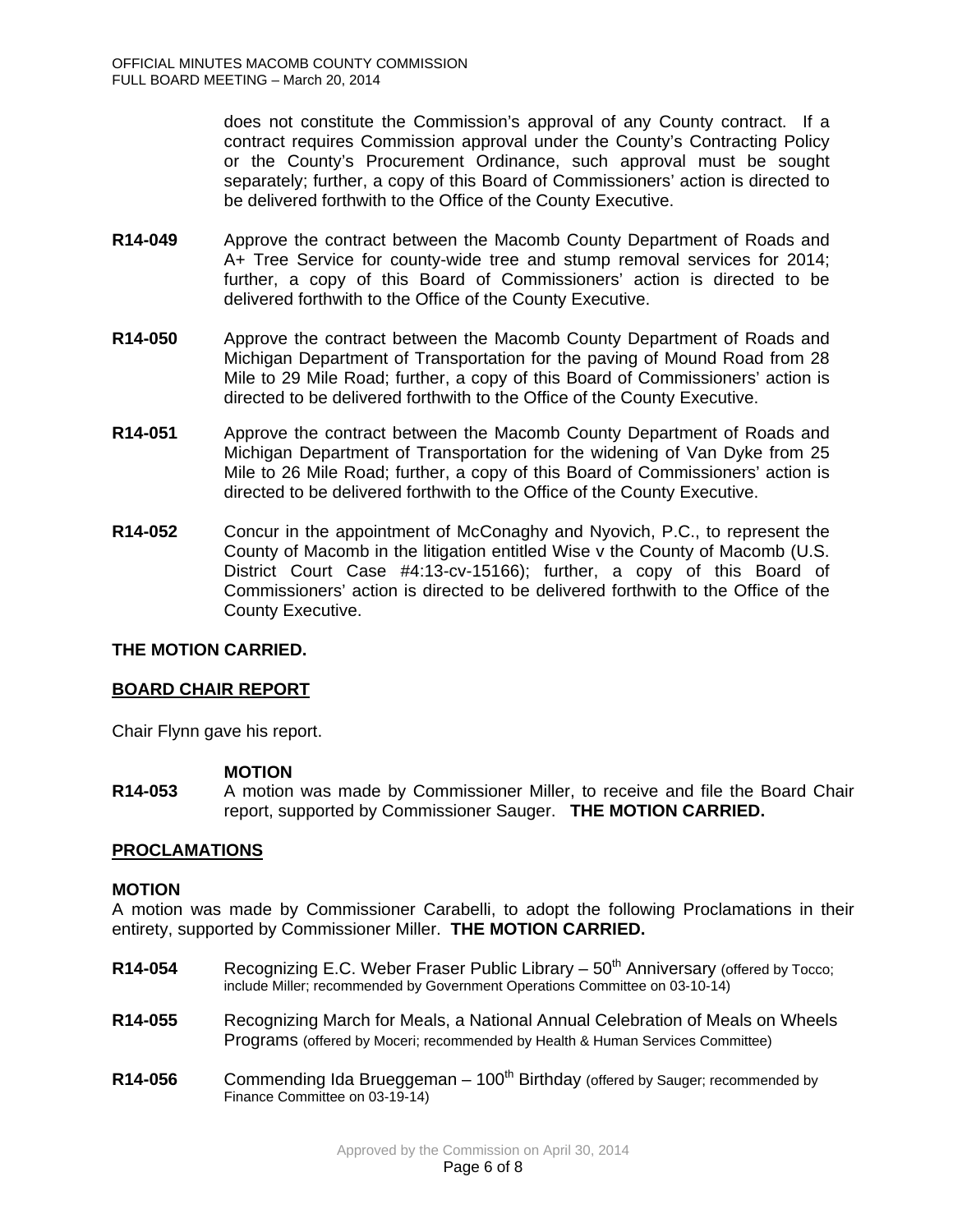**R14-057** Commending Sycamore Hills Golf Club on being selected as the 2013 Golf Course of the Year (offered by Sabatini; recommended by Finance Committee on 03-19-14)

# **THE MOTION CARRIED.**

#### **NEW BUSINESS**

None

## **PUBLIC PARTICIPATION**

None

# **ROLL CALL**

| <b>NAME</b>          | <b>DISTRICT</b> | <b>PRESENT</b> | <b>NOT</b><br><b>PRESENT</b> |
|----------------------|-----------------|----------------|------------------------------|
| <b>Michael Boyle</b> | 10              | X              |                              |
| Don Brown            | 7               | X              |                              |
| James Carabelli      | 6               | X              |                              |
| David Flynn          | $\overline{4}$  | X              |                              |
| Veronica Klinefelt   | 3               | X              |                              |
| Robert Mijac         | 5               | X              |                              |
| <b>Fred Miller</b>   | 9               | X              |                              |
| <b>Toni Moceri</b>   | 1               | X              |                              |
| Joe Sabatini         | 13              | X              |                              |
| <b>Marvin Sauger</b> | $\overline{2}$  | X              |                              |
| <b>Bob Smith</b>     | 12              | X              |                              |
| <b>Kathy Tocco</b>   | 11              | X              |                              |
| Kathy Vosburg        | 8               | X              |                              |